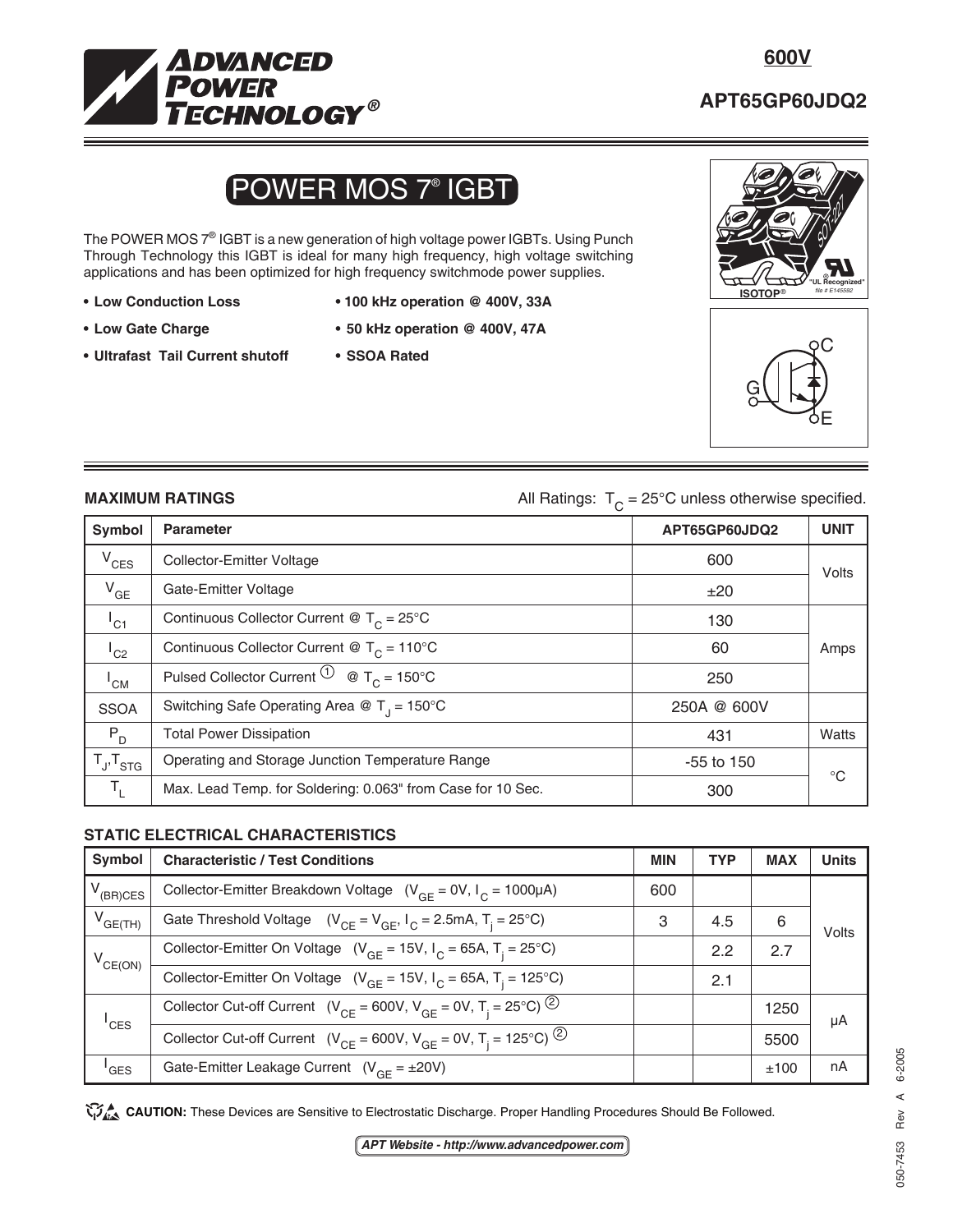#### **DYNAMIC CHARACTERISTICS**

### **APT65GP60JDQ2**

| <b>Symbol</b>                       | Characteristic                                | <b>Test Conditions</b>                                                                                     | <b>MIN</b> | <b>TYP</b> | <b>MAX</b> | <b>UNIT</b> |
|-------------------------------------|-----------------------------------------------|------------------------------------------------------------------------------------------------------------|------------|------------|------------|-------------|
| $\overline{C}_{\rm ies}$            | Input Capacitance                             | Capacitance                                                                                                |            | 7400       |            |             |
| $\overline{C}_{\text{oes}}$         | <b>Output Capacitance</b>                     | $V_{GE} = 0V$ , $V_{CE} = 25V$                                                                             |            | 580        |            | pF          |
| $\overline{C}_{\underline{res}}$    | Reverse Transfer Capacitance                  | $f = 1$ MHz                                                                                                |            | 35         |            |             |
| $V_{GEP}$                           | Gate-to-Emitter Plateau Voltage               | Gate Charge                                                                                                |            | 7.5        |            | $\vee$      |
| $\mathsf{Q}_{\mathsf{g}}$           | Total Gate Charge 3                           | $V_{GF} = 15V$                                                                                             |            | 210        |            |             |
| $\rm \bar{Q}_{\underline{ge}}$      | Gate-Emitter Charge                           | $V_{CE}$ = 300V                                                                                            |            | 50         |            | nC          |
| $\mathsf{Q}_\mathsf{gc}$            | Gate-Collector ("Miller") Charge              | $I_{C} = 65A$                                                                                              |            | 65         |            |             |
| <b>SSOA</b>                         | Switching Safe Operating Area                 | $T_{\rm J}$ = 150°C, R <sub>G</sub> = 5Ω, V <sub>GF</sub> =<br>15V, L = $100\mu$ H, V <sub>CE</sub> = 600V | 250        |            |            | A           |
| $t_{d(0n)}$                         | Turn-on Delay Time                            | Inductive Switching (25°C)                                                                                 |            | 30         |            |             |
| $t_{r}$                             | <b>Current Rise Time</b>                      | $V_{CC}$ = 400V                                                                                            |            | 55         |            | ns          |
| $\overline{t}_{d(\underline{off})}$ | Turn-off Delay Time                           | $V_{GF}$ = 15V                                                                                             |            | 90         |            |             |
| $t_{f}$                             | <b>Current Fall Time</b>                      | $I_C = 65A$                                                                                                |            | 65         |            |             |
| $E_{\underline{on1}}$               | Turn-on Switching Energy 4                    | $R_G = 5\Omega$                                                                                            |            | 605        |            |             |
| $E_{\text{on2}}$                    | Turn-on Switching Energy (Diode) <sup>5</sup> | $T_{1} = +25^{\circ}C$                                                                                     |            | 1410       |            | μJ          |
| $\mathsf{E}_{\mathsf{off}}$         | Turn-off Switching Energy <sup>(6)</sup>      |                                                                                                            |            | 895        |            |             |
| $t_{d(0n)}$                         | Turn-on Delay Time                            | Inductive Switching (125°C)                                                                                |            | 30         |            |             |
| $t_{r}$                             | <b>Current Rise Time</b>                      | $V_{CC}$ = 400V                                                                                            |            | 55         |            | ns          |
| $t_{d(off)}$                        | <b>Turn-off Delay Time</b>                    | $V_{GE}$ = 15V                                                                                             |            | 130        |            |             |
| $t_{f}$                             | <b>Current Fall Time</b>                      | $I_{C} = 65A$                                                                                              |            | 90         |            |             |
| $E_{\underline{on1}}$               | Turn-on Switching Energy 4                    | $R_G = 5\Omega$                                                                                            |            | 605        |            |             |
| $E_{on2}$                           | Turn-on Switching Energy (Diode) <sup>5</sup> | $T_1 = +125$ °C                                                                                            |            | 1925       |            | μJ          |
| $\mathsf{E}_{\mathsf{off}}$         | Turn-off Switching Energy <sup>6</sup>        |                                                                                                            |            | 1470       |            |             |

#### **THERMAL AND MECHANICAL CHARACTERISTICS**

| <b>Symbol</b>  | <b>Characteristic</b>                                                                  | <b>MIN</b> | <b>TYP</b> | <b>MAX</b> | <b>UNIT</b>   |
|----------------|----------------------------------------------------------------------------------------|------------|------------|------------|---------------|
| $R_{\theta$ JC | Junction to Case (IGBT)                                                                |            |            | .29        | $\degree$ C/W |
| $R_{\theta$ JC | Junction to Case (DIODE)                                                               |            |            | 1.21       |               |
| $W_{+}$        | Package Weight                                                                         |            | 29.2       |            | gm            |
| Isolation      | RMS Voltage (50-60hHz Sinusoidal Wavefomr Ffrom Terminals to Mounting Base for 1 Min.) | 2500       |            |            | Volts         |

1 Repetitive Rating: Pulse width limited by maximum junction temperature.

2 For Combi devices, I<sub>ces</sub> includes both IGBT and FRED leakages

- 3 See MIL-STD-750 Method 3471.
- $4.4$  E<sub>on1</sub> is the clam ped inductive turn-on-energy of the IGBT only, without the effect of a commutating diode reverse recovery current adding to the IGBT turn-on loss. (See Figure 24.)
- $5 E_{\text{on}}$  is the clamped inductive turn-on energy that includes a commutating diode reverse recovery current in the IGBT turn-on switching loss. (See Figures 21, 22.)

6 E<sub>off</sub> is the clamped inductive turn-off energy measured in accordance with JEDEC standard JESD24-1. (See Figures 21, 23.)

**APT Reserves the right to change, without notice, the specifications and information contained herein.**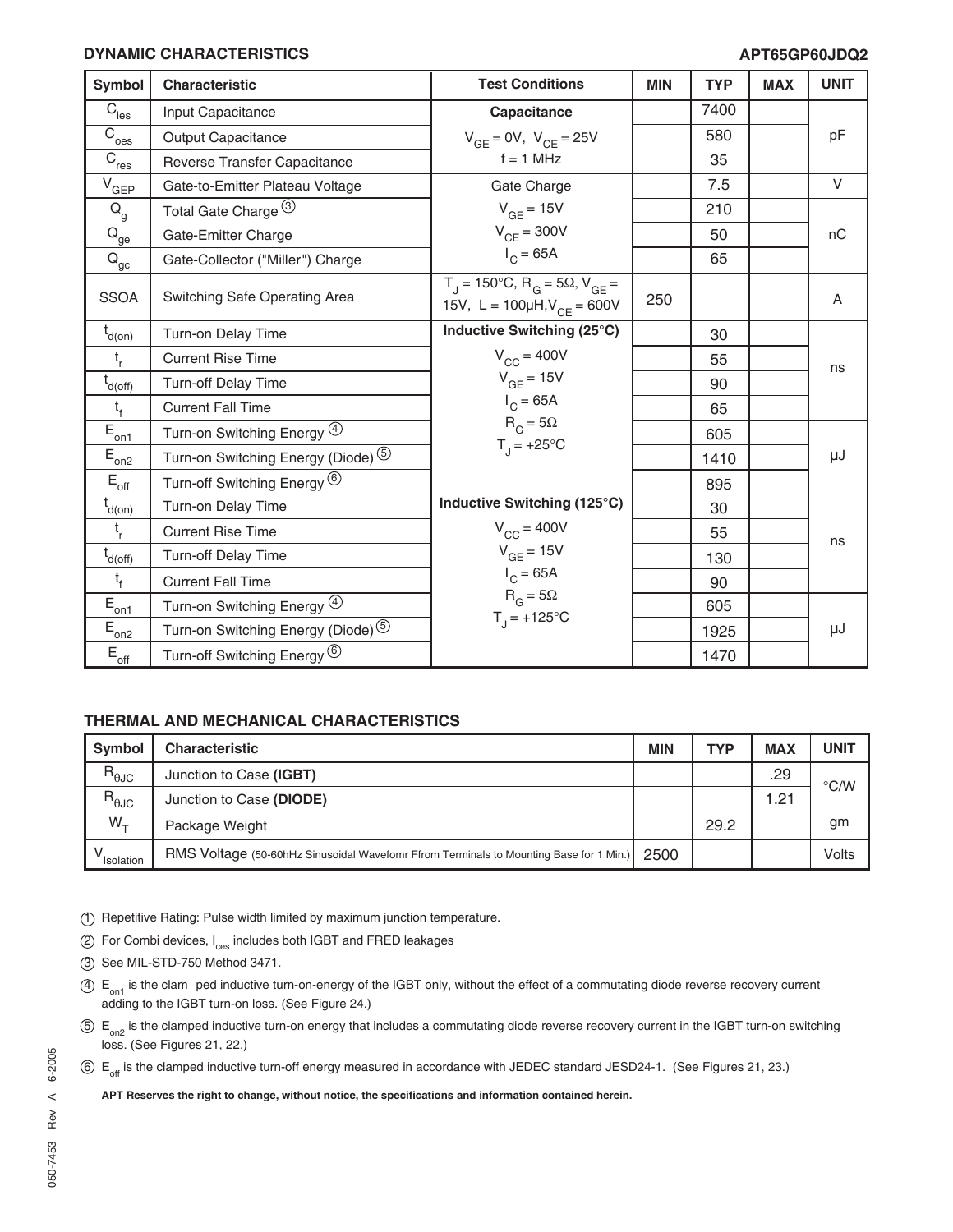



# 6-2005 050-7453 Rev A 6-2005  $\prec$ Rev 050-7453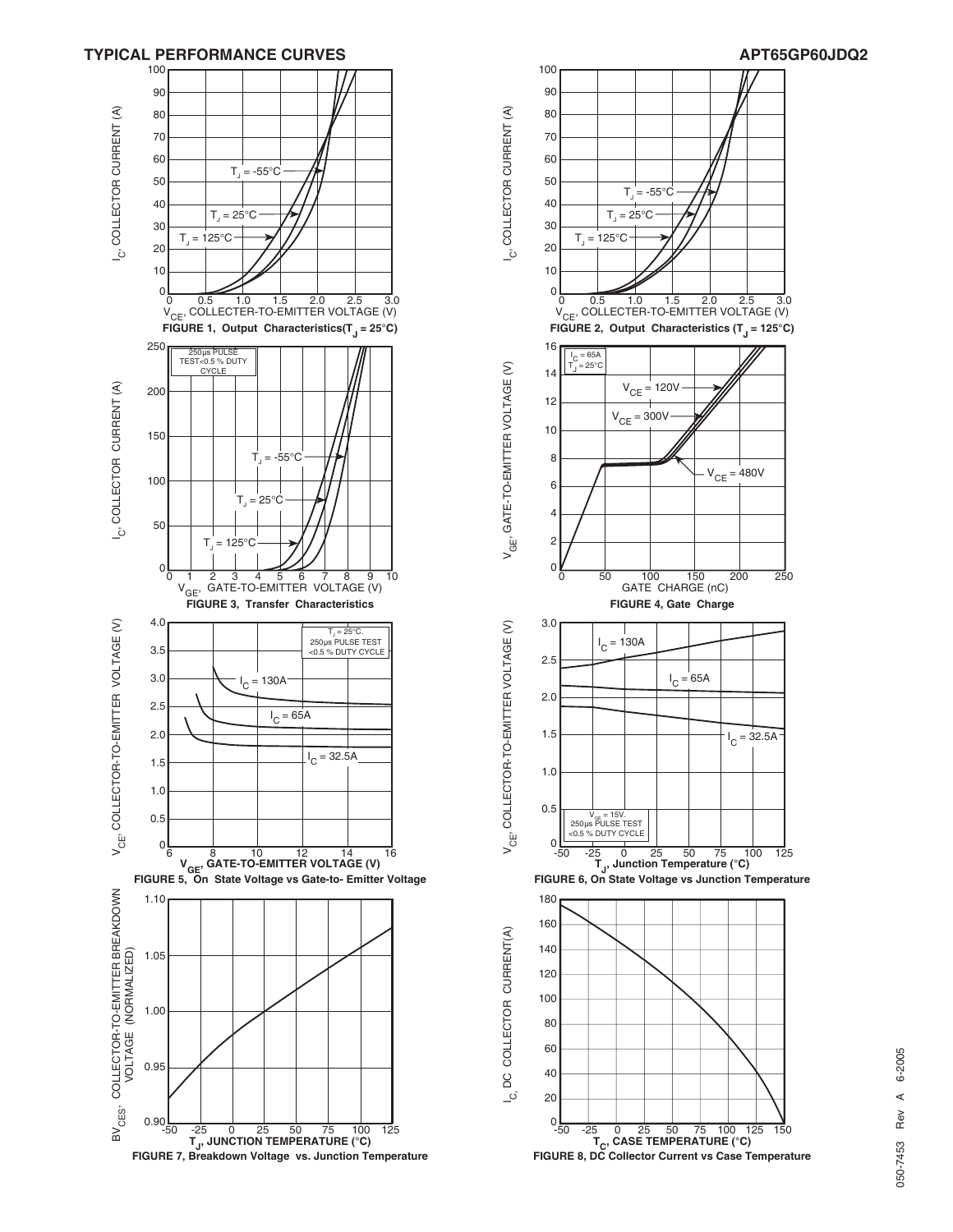

R<sub>G</sub>, GATE RESISTANCE (OHMS)<br>FIGURE 15, Switching Energy Losses vs. Gate Resistance



**FIGURE 16, Switching Energy Losses vs Junction Temperature**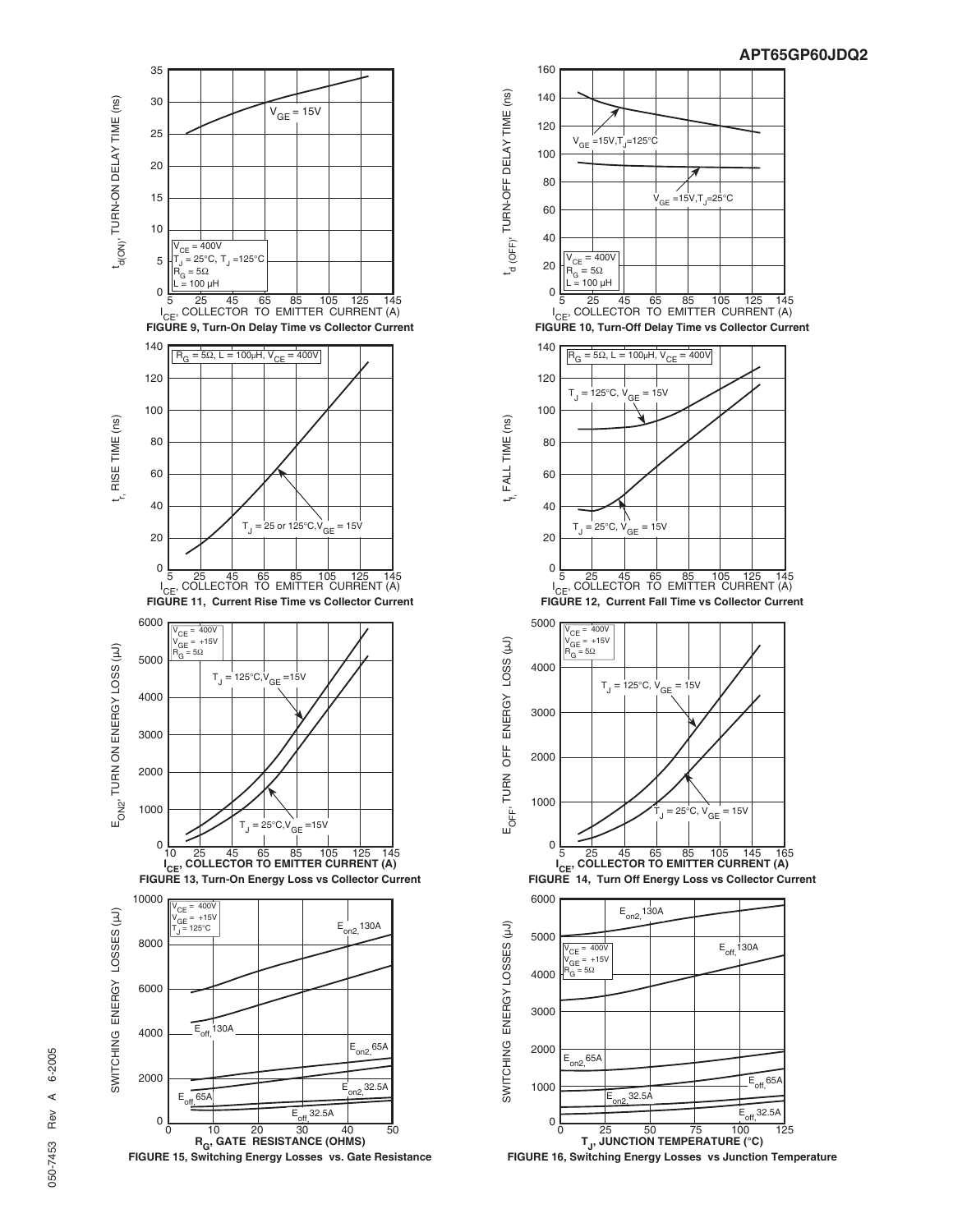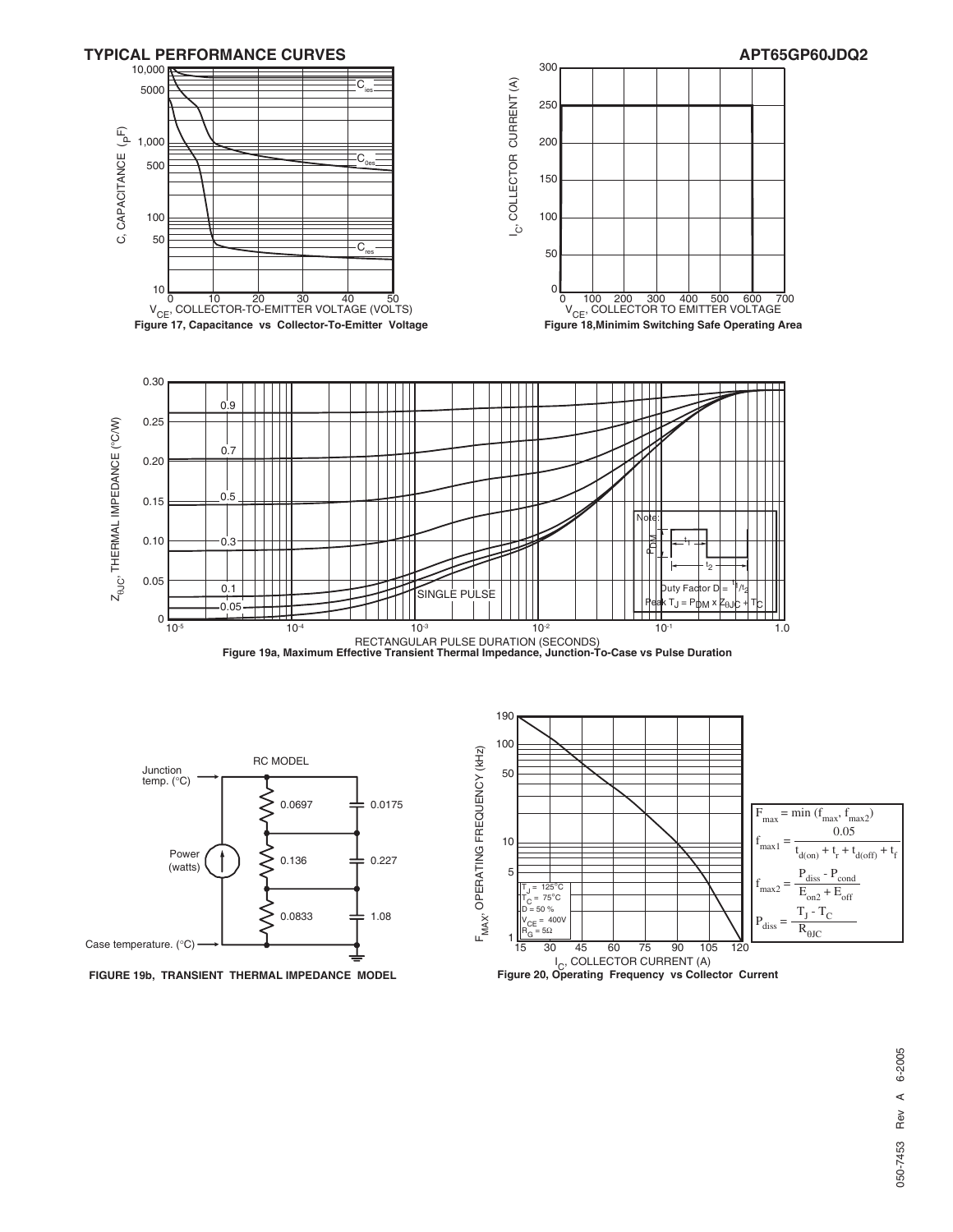#### **APT65GP60JDQ2**





**Figure 23, Turn-off Switching Waveforms and Definitions**





Figure 24, E<sub>ON1</sub> Test Circuit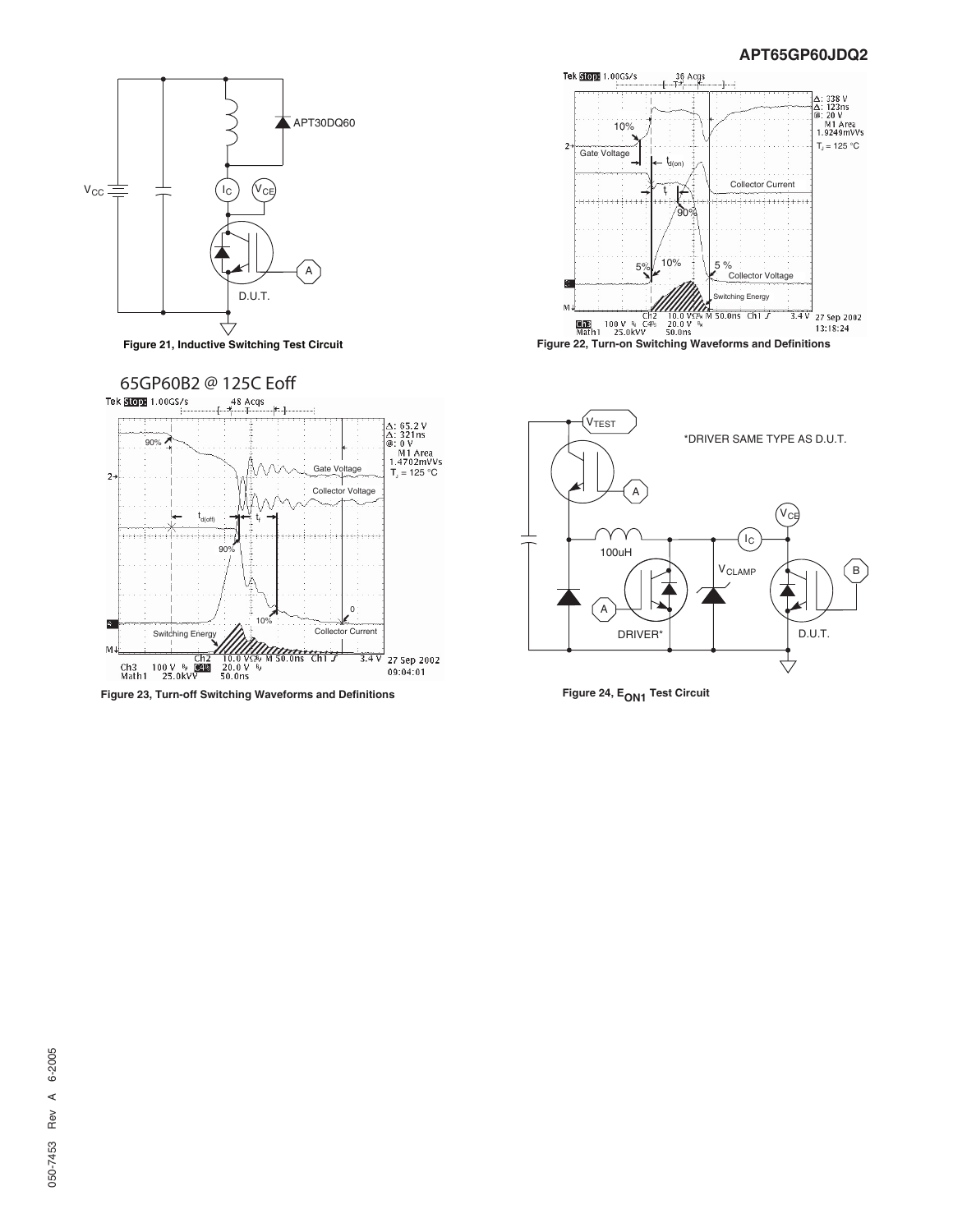# **ULTRAFAST SOFT RECOVERY ANTI-PARALLEL DIODE**

**MAXIMUM RATINGS All Ratings:**  $T_c = 25^\circ \text{C}$  unless otherwise specified.

| Symbol               | <b>Characteristic / Test Conditions</b>                                   | APT65GP60JDQ2 |  | <b>UNIT</b> |
|----------------------|---------------------------------------------------------------------------|---------------|--|-------------|
| $I_E(AV)$            | Maximum Average Forward Current $(T_c = 99^{\circ}C,$ Duty Cycle = 0.5)   | 30            |  |             |
| I <sub>E</sub> (RMS) | RMS Forward Current (Square wave, 50% duty)                               | 42            |  | Amps        |
| 'FSM                 | Non-Repetitive Forward Surge Current $(T_1 = 45^{\circ}C, 8.3 \text{ms})$ | 320           |  |             |

### **STATIC ELECTRICAL CHARACTERISTICS**

| Symbol  | <b>Characteristic / Test Conditions</b> |                                      | <b>MIN</b> | <b>TYP</b> | <b>MAX</b> | <b>UNIT</b> |
|---------|-----------------------------------------|--------------------------------------|------------|------------|------------|-------------|
| $V_{E}$ | <b>Forward Voltage</b>                  | $I = 65A$                            |            | 2.3        |            | Volts       |
|         |                                         | $I = 130A$                           |            | 2.9        |            |             |
|         |                                         | $I_c = 65A$ , T <sub>1</sub> = 125°C |            | 4. ا       |            |             |

#### **DYNAMIC CHARACTERISTICS**

| Symbol           | <b>Characteristic</b>                                                                          | <b>Test Conditions</b>                                                               | <b>MIN</b> | <b>TYP</b> | <b>MAX</b> | <b>UNIT</b> |
|------------------|------------------------------------------------------------------------------------------------|--------------------------------------------------------------------------------------|------------|------------|------------|-------------|
| $t_{rr}$         | Reverse Recovery Time $I_F = 1A$ , $di_F/dt = -100A/\mu s$ , $V_B = 30V$ , $T_A = 25^{\circ}C$ |                                                                                      |            | 21         |            |             |
| $t_{rr}$         | <b>Reverse Recovery Time</b>                                                                   |                                                                                      |            | 105        |            | ns          |
| $Q_{rr}$         | Reverse Recovery Charge                                                                        | $I_F = 30A$ , di <sub>F</sub> /dt = -200A/µs<br>$V_p = 400V$ , $T_c = 25^{\circ}C$   |            | 115        |            | nC          |
| <sup>'</sup> RRM | Maximum Reverse Recovery Current                                                               |                                                                                      |            | 3          |            | Amps        |
| $t_{rr}$         | Reverse Recovery Time                                                                          | $I_F = 30A$ , di <sub>r</sub> /dt = -200A/µs<br>$V_p = 400V$ , $T_c = 125^{\circ}C$  |            | 125        |            | ns          |
| $Q_{rr}$         | Reverse Recovery Charge                                                                        |                                                                                      |            | 465        |            | nC          |
| <sup>'</sup> RRM | Maximum Reverse Recovery Current                                                               |                                                                                      |            | 7          |            | Amps        |
| $t_{rr}$         | Reverse Recovery Time                                                                          | $I_F = 30A$ , di <sub>F</sub> /dt = -1000A/µs<br>$V_B = 400V$ , $T_C = 125^{\circ}C$ |            | 60         |            | ns          |
| $Q_{rr}$         | Reverse Recovery Charge                                                                        |                                                                                      |            | 830        |            | nC          |
| 'RRM             | Maximum Reverse Recovery Current                                                               |                                                                                      |            | 23         |            | Amps        |



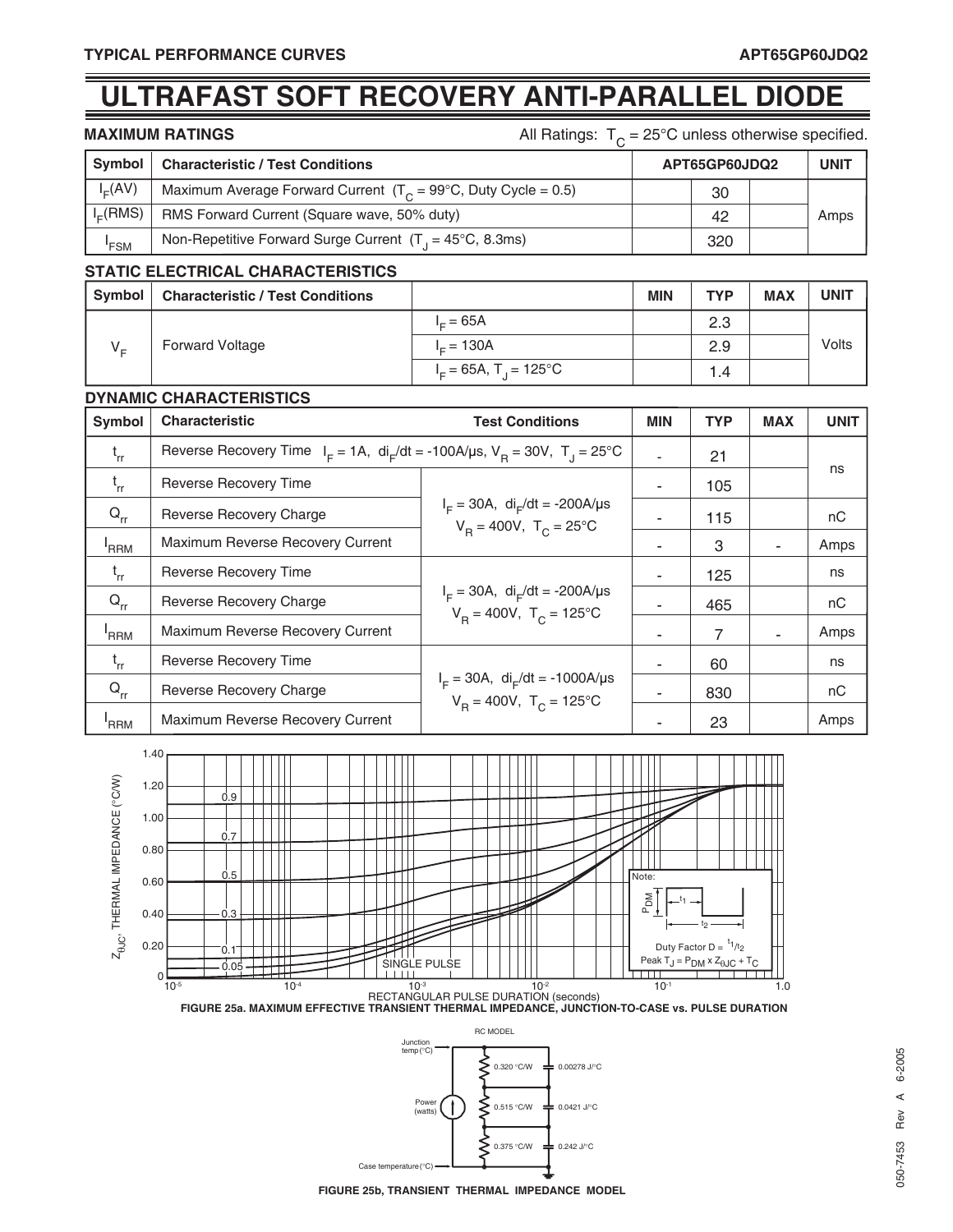



**Figure 31. Maximum Average Forward Current vs. CaseTemperature**